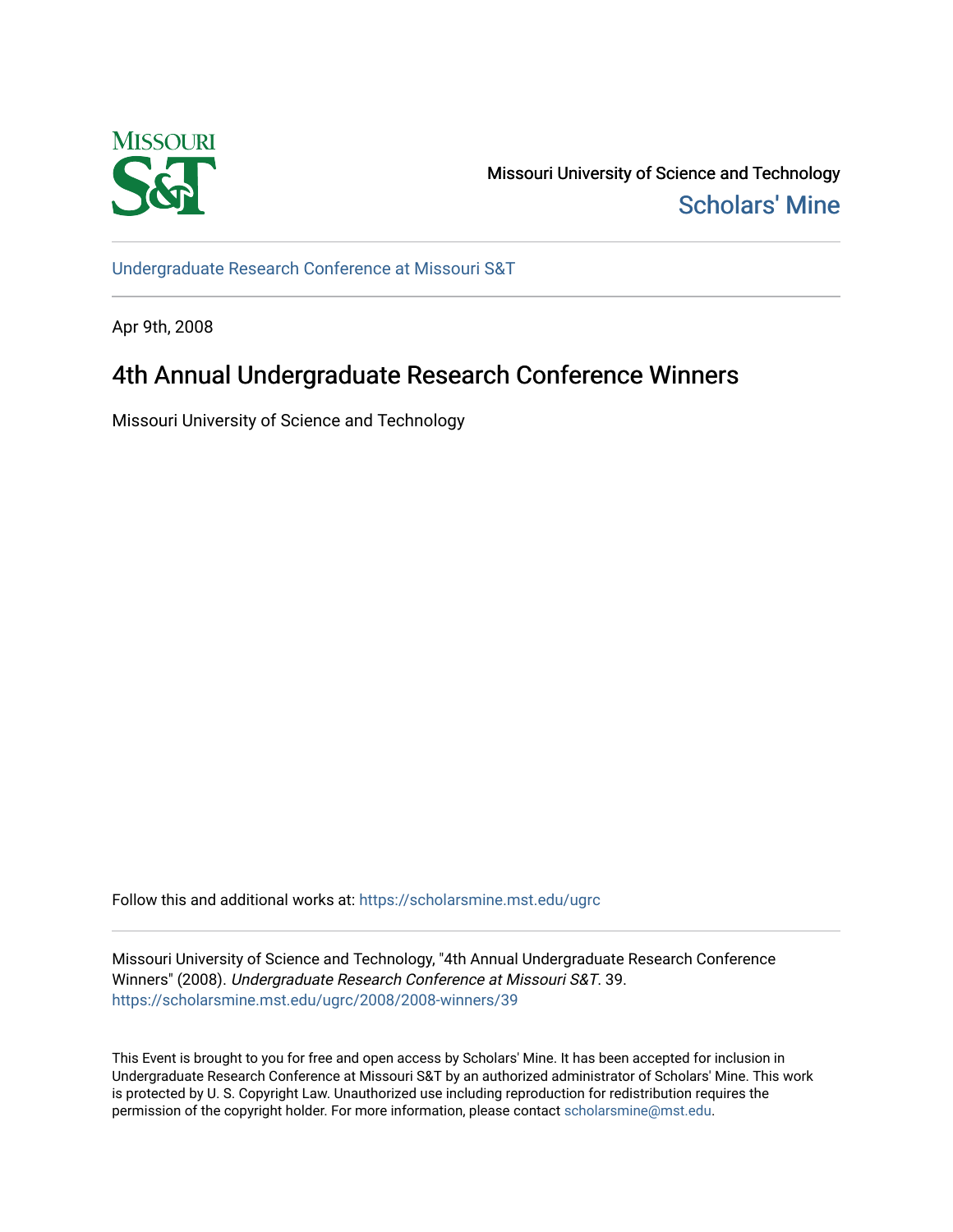# **4th Annual Undergraduate Research Conference Awards Ceremony, April 9, 2008**

Congratulations to the following award winners!

# **Oral Session Awards**

### **Engineering Oral Session:**

**3rd Place**- Joel Harms – Electrical & Computer Engineering – Built-in Transient Current Monitor for Integrated Circuits Testing, Waleed K. Al-Assadi, Research Advisor

**2nd Place-** Brian Magaha, Paul Drews, Paul Robinette & Nick Lessley– Mechanical & Aerospace Engineering – Development of an Aerial Robot for Surveillance Missions around Buildings, Fathi Finaish, Research Advisor

**1st Place**- Bryan Glass & Michelle Vaughan - Electrical & Computer Engineering – An Investigation of Automated Transportation, Steve Watkins, Research Advisor

#### **Humanities/Social Sciences Oral Session:**

**3rd Place**- Jennie Carr – Arts, Languages & Philosophy Department – Autonomy and the Consequences of Criminalizing Prostitution, Adam Potthast, Research Advisor

**2nd Place-** Mallary Kleeschulte – Psychology Department – Relationships with Parental Overprotection and Autonomy and Offspring Self-Esteem, Depression, and Problem Drinking, Julie Patock-Peckham, Research Advisor

**1st Place**- Amanda Kamps – History & Political Science – The Struggle Within: A Brief Look at George Mivart and his Methods of Combining Science and Spirituality, Jeff Schramm, Research Advisor

#### **Natural Sciences Oral Session:**

**2nd Place-** Jenna Tune – Biological Sciences – Field Analyses for the Detection and Enumeration of Coliform Bacteria in Drinking Water During a Public Health Assessment Study, Curt Elmore, Research Advisor

**1st Place**- Evan Wright – Mathematics & Statistics Department – Monotone Maps on Dendrites, Wlodzimierz J.Charatonik, Research Advisor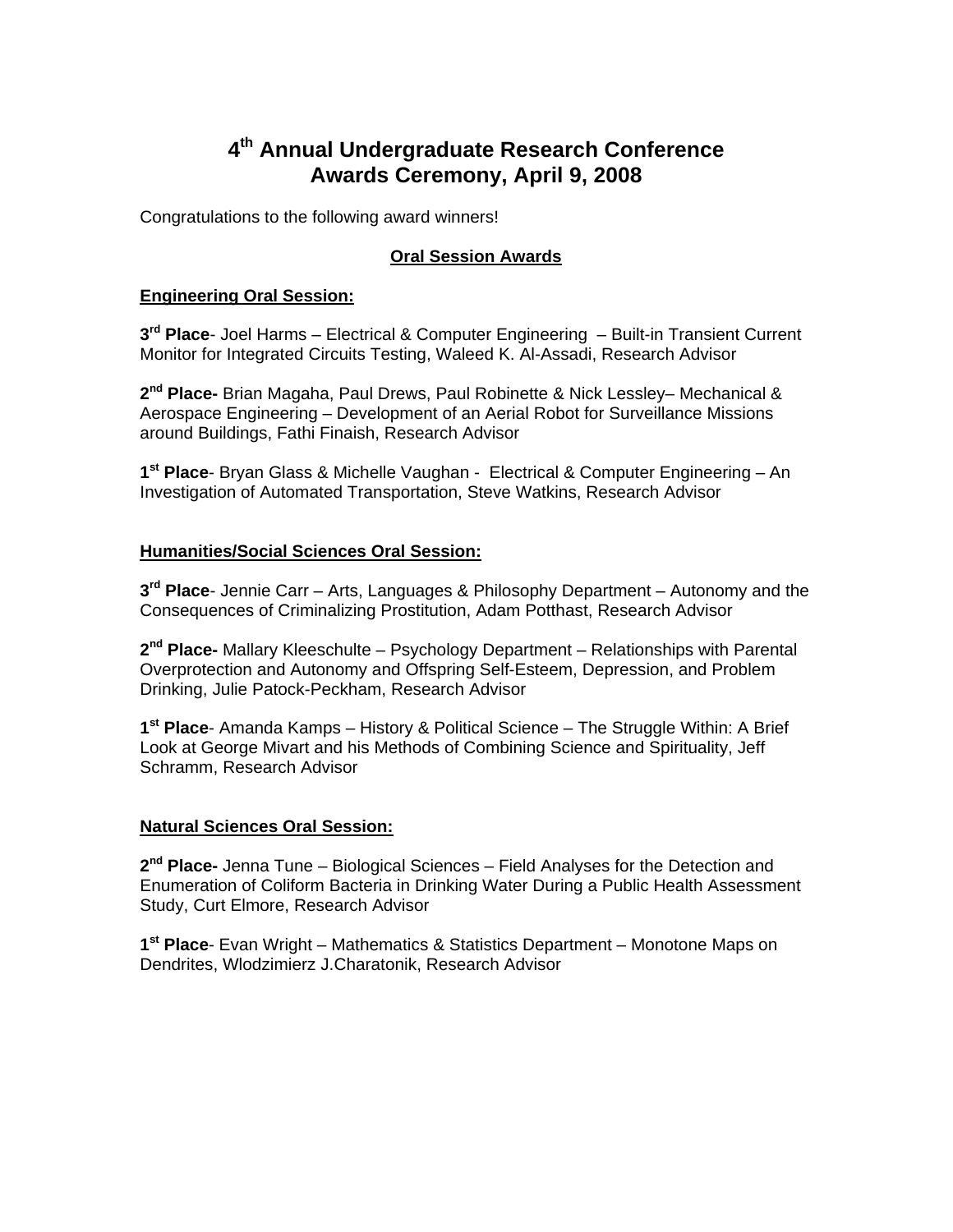## **Poster Session Awards**

#### **Engineering Poster Session:**

**3rd Place**- Bryan Ralston & Ben McCouch – Biological Sciences Department – Identifying Ribosomal Protein Gene Families in Glycine Max, Ronald Frank, Research **Advisor** 

**2nd Place-** Jonathan McKinney – Civil, Architectural & Environmental Engineering – Forensic Analysis of Contamination History using Solid Phase Microextraction (SPME), Glen Morrison, Research Advisor

**1st Place**- Yasmin Hassen – Civil, Architectural & Environmental Engineering – The study of expansive and problematic soils in Missouri using 3D swell test methods, Ronaldo Luna, Research Advisor

### **Humanities/Social Sciences Poster Session:**

**3rd Place**- Kathryn Knocke – English & Technical Communication – The Problem of English Language Learning and Equal Educational Opportunity - ESL: The Search for a Solution, Dennis Wilson, Research Advisor

**2nd Place-** Brandi Anderson – History & Political Science – The Music of the Second Great Awakening, Diana Ahmad, Research Advisor

**1st Place**- Lindsey Coale – Psychology – Gender Specific Relationships between Antisocial Personality, Parental Bonds, and Alcohol Use, Julie Patock , Research Advisor

## **Natural Sciences Poster Session:**

**3rd Place**- Trevor Bollman – Geological Sciences & Engineering – Possible spatialtemporal variations in seismic activity in SE Asia after the Dec. 26, 2004, 9.0 Magnitude, Sumatra Earthquake, Stephen Gao, Research Advisor

**2nd Place-** Kevin Walker – Biological Sciences – In Vitro Assessment of Porous Glass Scaffolds for Bone Tissue Engineering, Roger Brown, Research Advisor

**1st Place**- Michael Hoffman – Physics – Linear and nonlinear study of trapped electron mode turbulence, Ralph Alexander, Research Advisor

### **Management & Information Systems Poster Session:**

**2nd Place-** Jasmine Glaese, Jessica Williams & Lisa Guntly – Computer Science – Computer Science Recruitment for the 21st Century (CSRecruit21), Daniel Tauritz, Research Advisor

**1st Place**- Tim Coalson – Computer Science – Identifying Appropriate Games for the Missouri S&T Introduction to Artificial Intelligence Course & Tournament, Dan Tauritz , Research Advisor